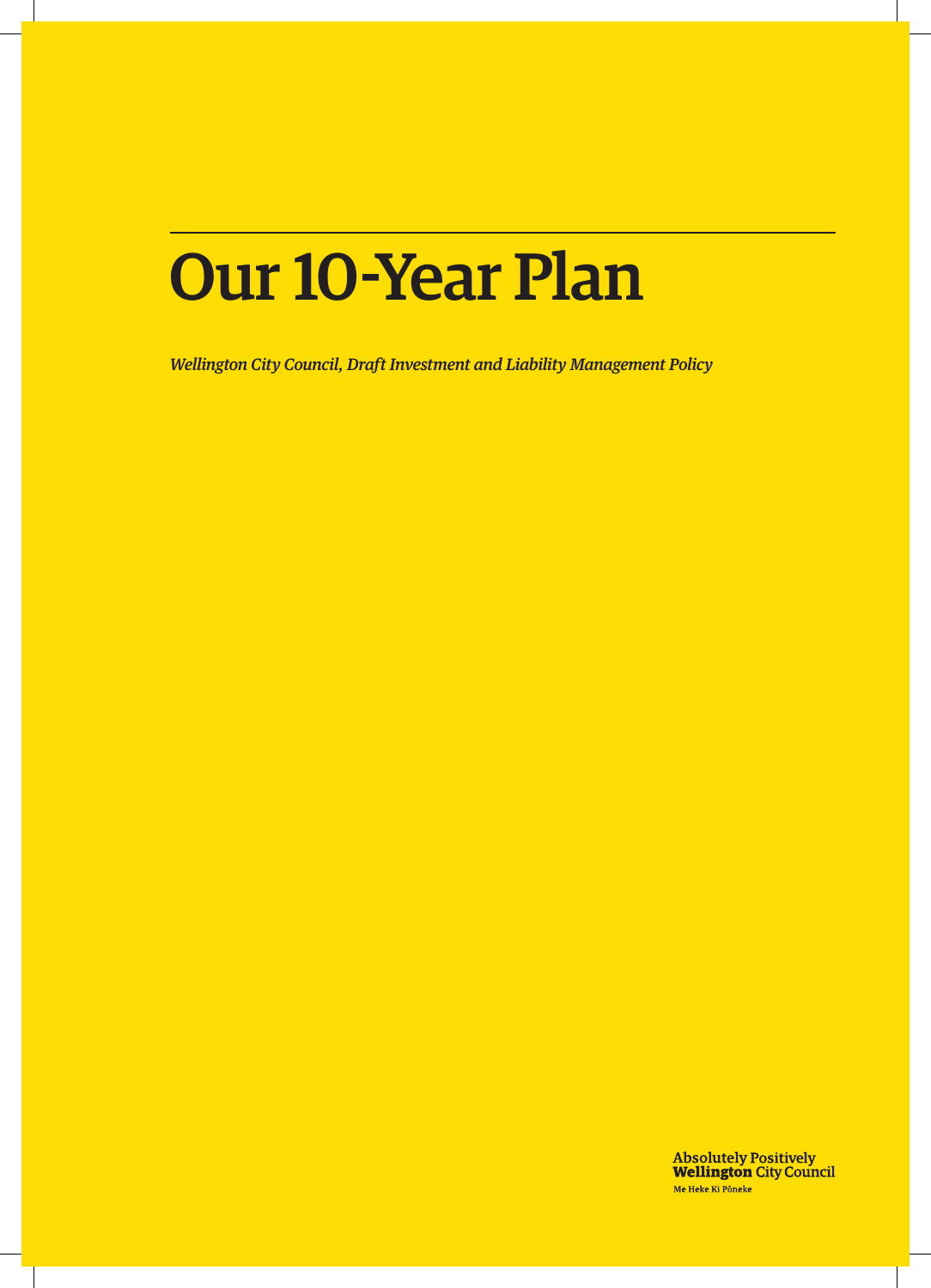## Investment and Liability Management Policies

## **GENERAL POLICY OBJECTIVES**

The Council's general policy objectives relating to its investment and liability management are to:

- Minimise the Council's overall costs and risks associated with its borrowing activities and the general management of its other liabilities.
- Manage its borrowings and cash assets on a "net debt" basis in order to reduce the overall net cost to the Council.
- Optimise the return on its investment portfolio and other financial assets.
- Manage the Council's exposure to adverse interest rate movements.
- Borrow and invest funds and transact risk management instruments within an environment of control and compliance.
- Regularly review and consider the performance of the Council's financial assets and investments. Where appropriate, the Council will dispose of under performing assets or those assets and investments that are not essential to the delivery of services and activities set out in the Council's Long Term Plan (LTP).

More detail on the Council's investment and borrowing policies, operating procedures and associated internal controls is contained in the Treasury Management Policy.

## **INVESTMENT POLICY**

## **Policy Statement**

The Council operates on a "net debt" basis, and does not separately maintain significant long term cash investments. The general policy with respect to surplus short term cash is to invest any short term surplus cash or to utilise it to reduce borrowings.

The Council currently maintains an equity interest in Wellington International Airport Limited (WIAL) and an ownership and financial interest in ground leases and investment properties. The Council will continue to review the level of investment as well as the return it receives on these investments.

Where appropriate, the Council may choose to dispose of investments/financial assets that no longer meet our investment objectives.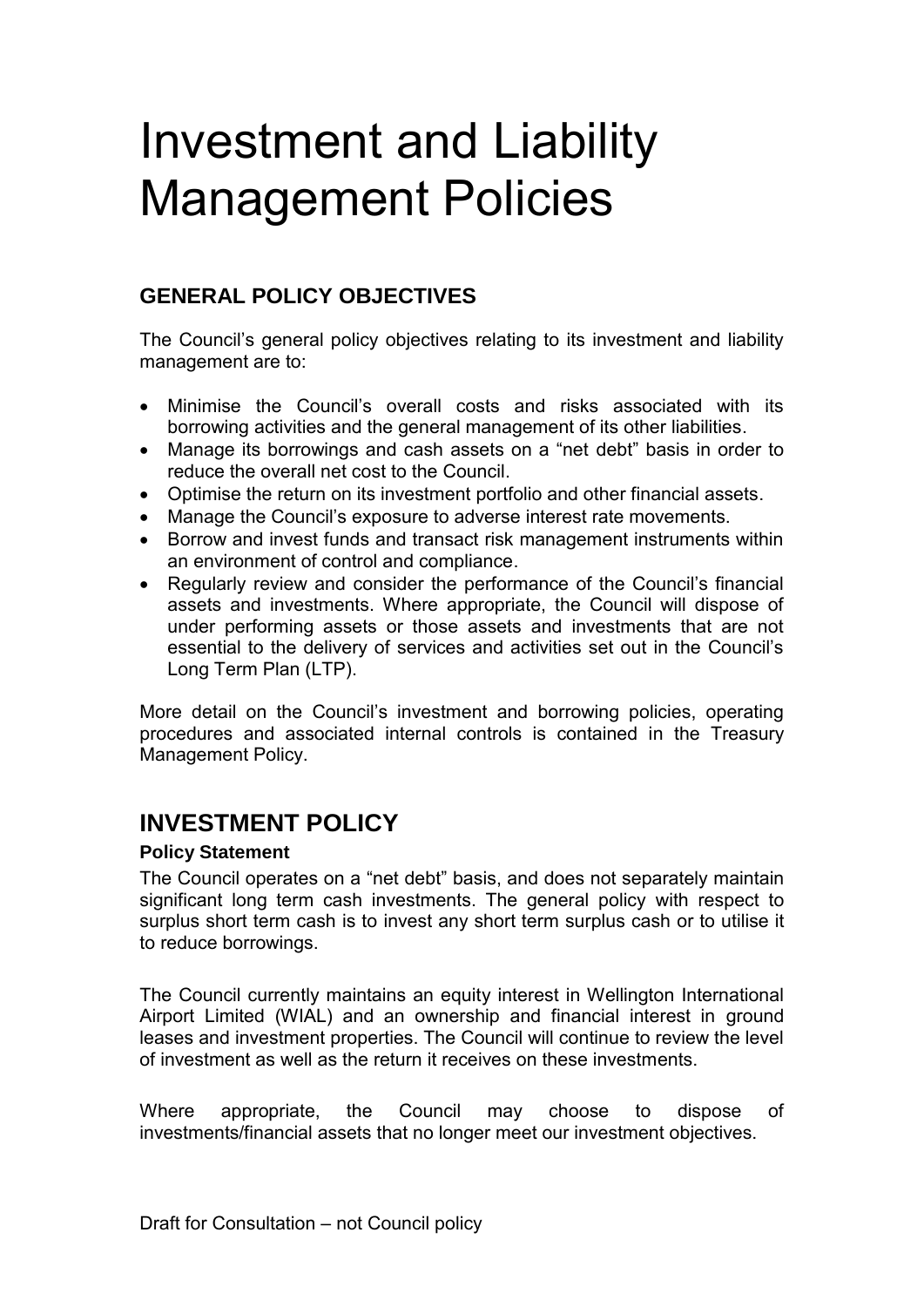## **Investment Mix and Associated Objectives**

The Council categorises its investments into 5 broad categories:

## *Cash and Cash Equivalents*

The Council may invest funds with approved registered banking institutions. These investments generally mature in less than one year, and are held primarily for working capital/liquidity purposes or the pre-funding of debt maturing within twelve months.

#### *Income generating commercial debt instruments*

These are principally loans to other organisations (on commercial terms) which deliver a cash-flow return to the Council.

## *Income generating commercial equity investments*

Equity investments arise from the Council owning or controlling an equity holding (e.g. shares) in another entity.

The Council currently maintains a 34 percent shareholding in Wellington International Airport Limited (WIAL).

## *Income generating commercial property investments*

Investment properties are the Council's ground leases and land and buildings held primarily for investment purposes. The Council periodically reviews its continued ownership of investment properties by assessing the benefits of continued ownership in comparison to other arrangements that could deliver similar benefits. Any assessment is based on both the strategic benefit of the investment/ownership to the City and in terms of the most financially viable method of achieving the delivery of Council services.

## *Non income generating investments*

This includes loans to other organisations, and equity investments in Council Controlled Organisations. The Council may consider the provision of loans to Community groups but only in exceptional circumstances. The Council's non income generating investments are held for strategic or ownership reasons.

In addition to the above investment categories, the Council may assume financial risk associated with providing contributions, guarantees and underwrites, where these meet the Council's strategic objectives and outcomes. Such undertakings require a Council resolution.

## **New Zealand Local Government Funding Agency Limited**

Despite anything earlier in this policy, the Council may invest in shares and other financial instruments (including borrower notes) of the New Zealand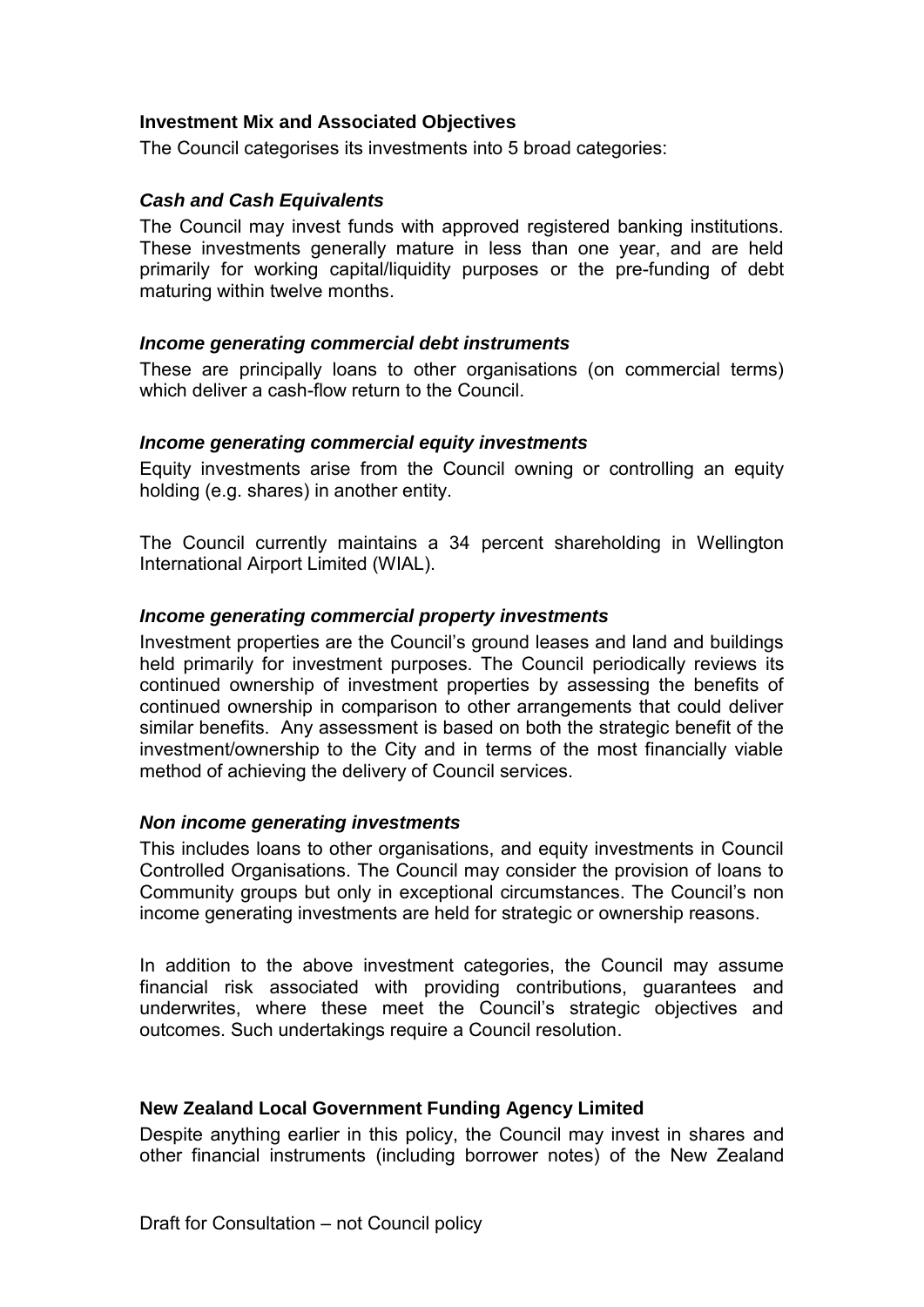Local Government Funding Agency Limited (LGFA) and may borrow to fund that investment.

The Council's objective in making any such investment is to:

- a. obtain a return on the investment; and
- b. ensure that the LGFA has sufficient capital to remain viable, meaning that it continues as a source of debt funding for the Council.

Because of this dual objective, the Council has invested in LGFA shares in circumstances in which the return on that investment is potentially lower than the return it could achieve with alternative investments. If required in connection with the investment, the Council may also subscribe for uncalled capital in the LGFA and be a Guarantor.

## **Investment Acquisition/Addition/Disposal**

With the exception of the day to day investment of short term cash and cash equivalents, all new investments, additions to existing investments, and/or disposals of existing investments must be approved by the Council. The day to day management and investment of short term cash and cash equivalents may be made by Council officers in accordance with the Treasury Management Policy.

The Council will continue to maintain its current level of investment in WIAL (being a 34 percent equity interest) until it considers that it is strategically, financially and economically prudent to dispose of the investment.

Proceeds from the sale of investments will be used to repay existing borrowings, unless the Council specifically directs that the funds be put to another use.

## **Reporting**

## *Investments in CCOs*

Monitoring of the Council's equity investment and ownership interest in Council Controlled Organisations (CCOs) is undertaken by the Council Controlled Organisations Subcommittee. The Subcommittee reports to the City Strategy Committee and is responsible for:

- communicating the Council's priorities and strategic outcomes to Council Controlled Organisations (CCOs)
- ensuring delivery through the development of Statements of Intent and integration of CCO outcomes with the Council's Long-term Plan and Annual Plan funding processes and decisions, and
- monitoring the financial performance and delivery on strategic outcomes of the Council's CCOs.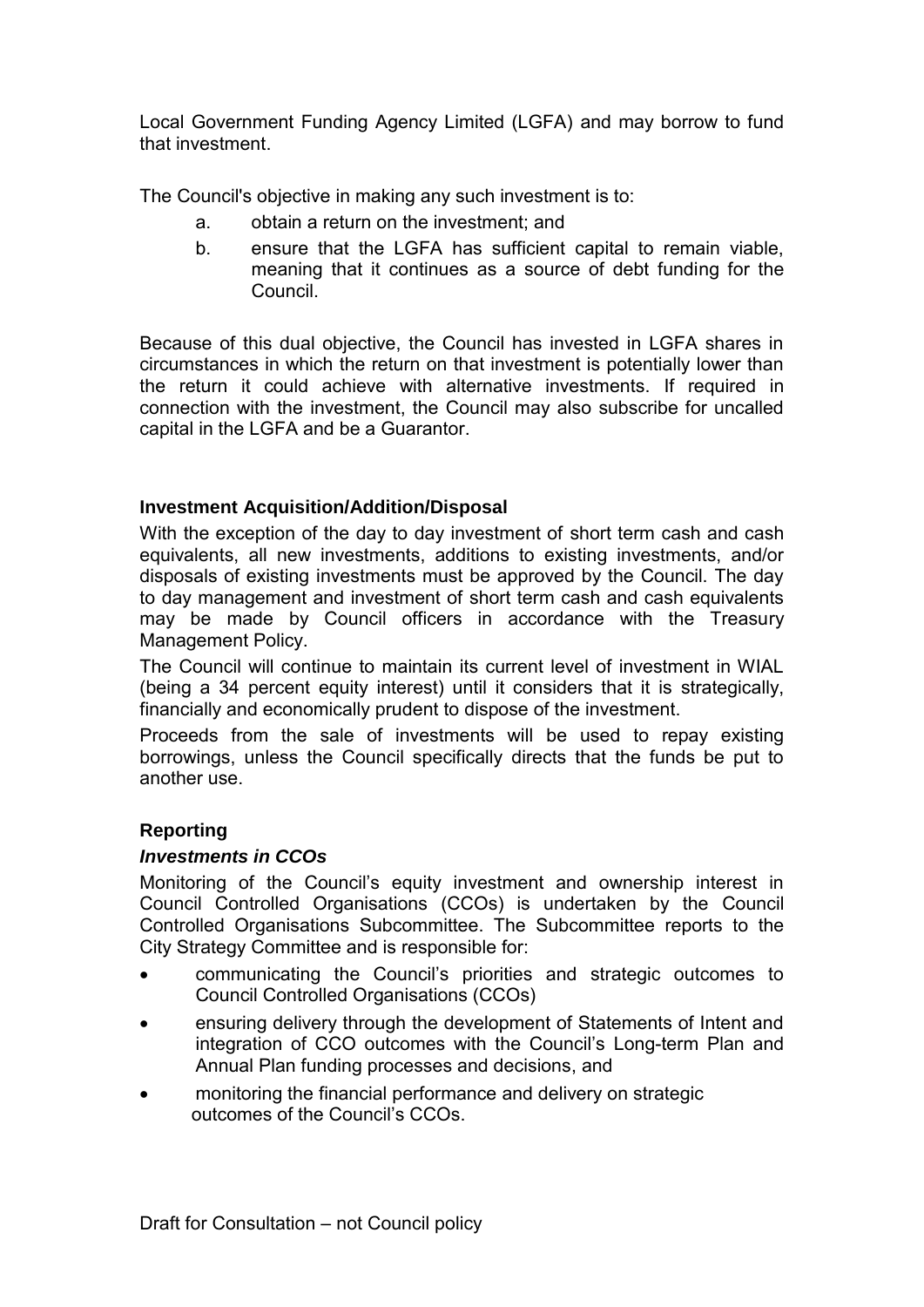## *All other investments*

The City Strategy Committee is responsible for monitoring all other investments and providing recommendations to the Council in regard to strategies, policy and guidelines in relation to those investments. The City Strategy Committee will receive and review the quarterly Treasury report contained within the consolidated quarterly report.

## **Risk Management**

The Council's principal exposure on its financial investments is credit risk. Credit risk is minimised by the Council investing in approved institutions with satisfactory credit ratings which are assessed and reviewed by independent credit rating organisations. Limits are spread amongst a number of counterparties to avoid concentrations of credit exposure.

Assessment and management of specific risks associated with the Council's investment in WIAL, LGFA and investment properties will be performed on a regular basis. Any significant changes in the risk profile for these investments will be reported to the City Strategy Committee.

## **Investment Ratios**

For the purposes of setting its Borrowing and Investment Ratios, the Council defines investments as assets which are cash or readily convertible to cash (either through fixed repayment and maturity profiles, or through sale or exchange) and assets which are held primarily for investment purposes (either for capital growth, commercial rental or interest). This is likely to include:

- Cash and cash equivalents (e.g. term deposits),
- Income generating commercial debt instruments
- Income generating commercial equity instruments
- Income generating commercial property instruments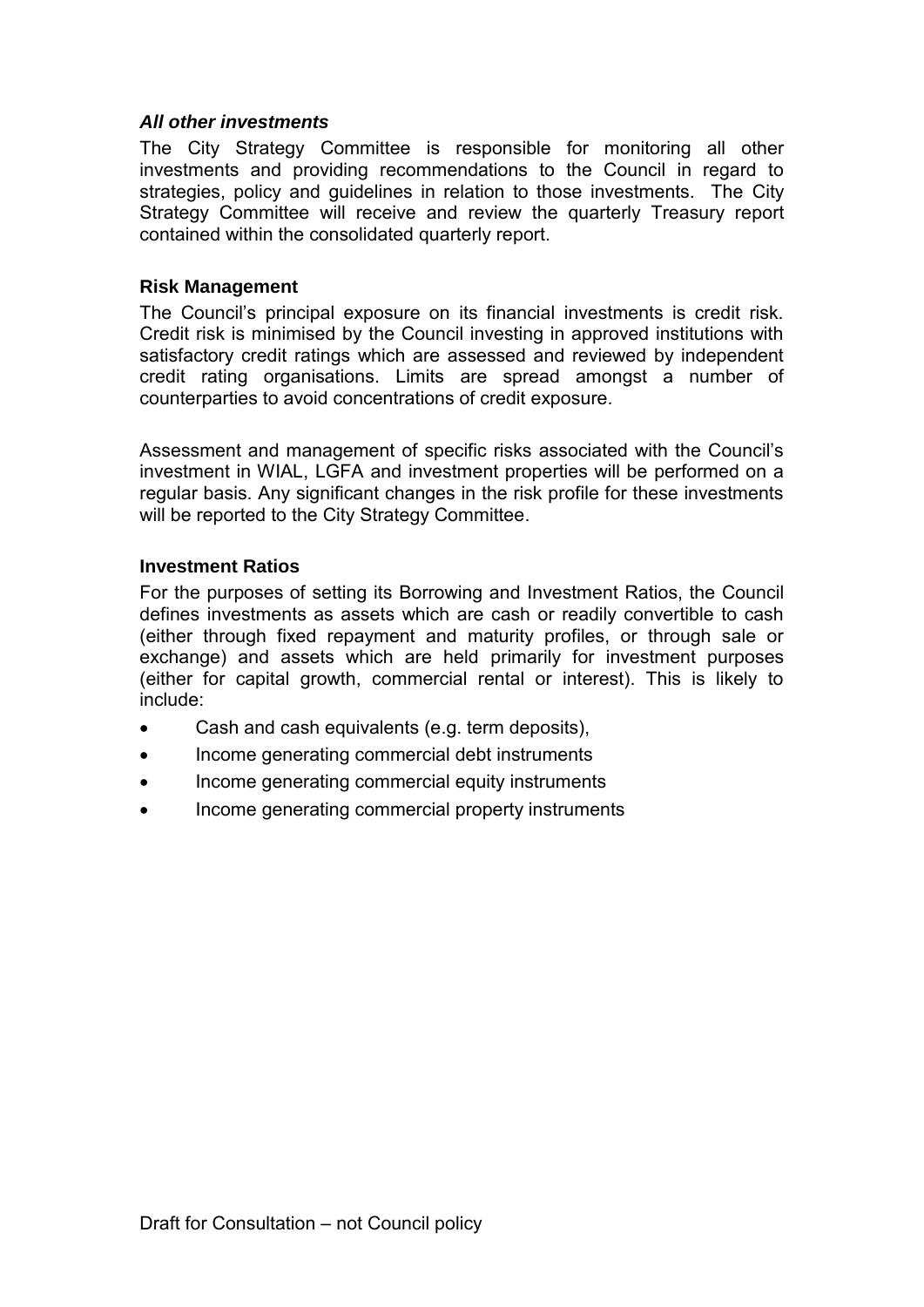## **LIABILITY MANAGEMENT POLICY**

In broad terms, the Council manages both current and term liabilities.

## **CURRENT LIABILITIES**

Current liabilities reflect those obligations, expressed in monetary terms, which the Council has to meet within relatively short timeframes, at a maximum within the next 12 months. In respect of its day to day obligations for both operational and capital expenditure, the Council's policy is to pay these liabilities in full by the due date. This eliminates any credit exposure or risk. Current liabilities also include the maturing portions of any term liabilities that are due for repayment within the following 12 months.

## **TERM LIABILITIES**

Term liabilities represent the Council's obligations which, in general terms, are not immediately payable, i.e. not due within the following 12 months. Borrowings comprise the majority of the Council's term liabilities.

The Council approves the borrowing programme for each financial year as part of the LTP or Annual Plan. Additional borrowings may be approved by Council on a case by case basis. The Council primarily borrows to fund its new and upgraded capital expenditure programme. In approving new borrowings the Council considers the impact of the proposed level of borrowings on its overall borrowing limits and impact on rates and rates limits.

## **POLICY OBJECTIVES**

The Council primarily borrows to pay for the upgrading of existing assets and the construction/purchase of new assets. These assets generally provide new or enhanced benefits to Wellington for many years. Borrowing is therefore considered the most cost-effective and equitable way to fund these assets as it spreads the cost of the asset over the future generations of ratepayers who will benefit from the use of the asset. In addition, Council borrows to meet the costs associated with settling liabilities arising with respect to weathertight homes issues, and the borrowings are repaid from future rates revenues. Accordingly, borrowings have a strategic benefit of making the cost of the asset investment or weathertight homes liabilities affordable to today's ratepayers. Borrowings are maintained at a prudent level, in accordance with the Council's overall financial strategy and specific borrowing limits.

## **POWER TO BORROW**

The Council borrows as it considers appropriate and in accordance with the provisions of the Local Government Act 2002 and its Treasury Management Policy. The Council approves the level of new borrowing in general terms as part of the LTP or Annual Plan. The Council delegates the authority to officers to raise the approved borrowing during the financial year as and when the funding is required. Any additional borrowing beyond that approved in the LTP or Annual Plan must be approved by the Council.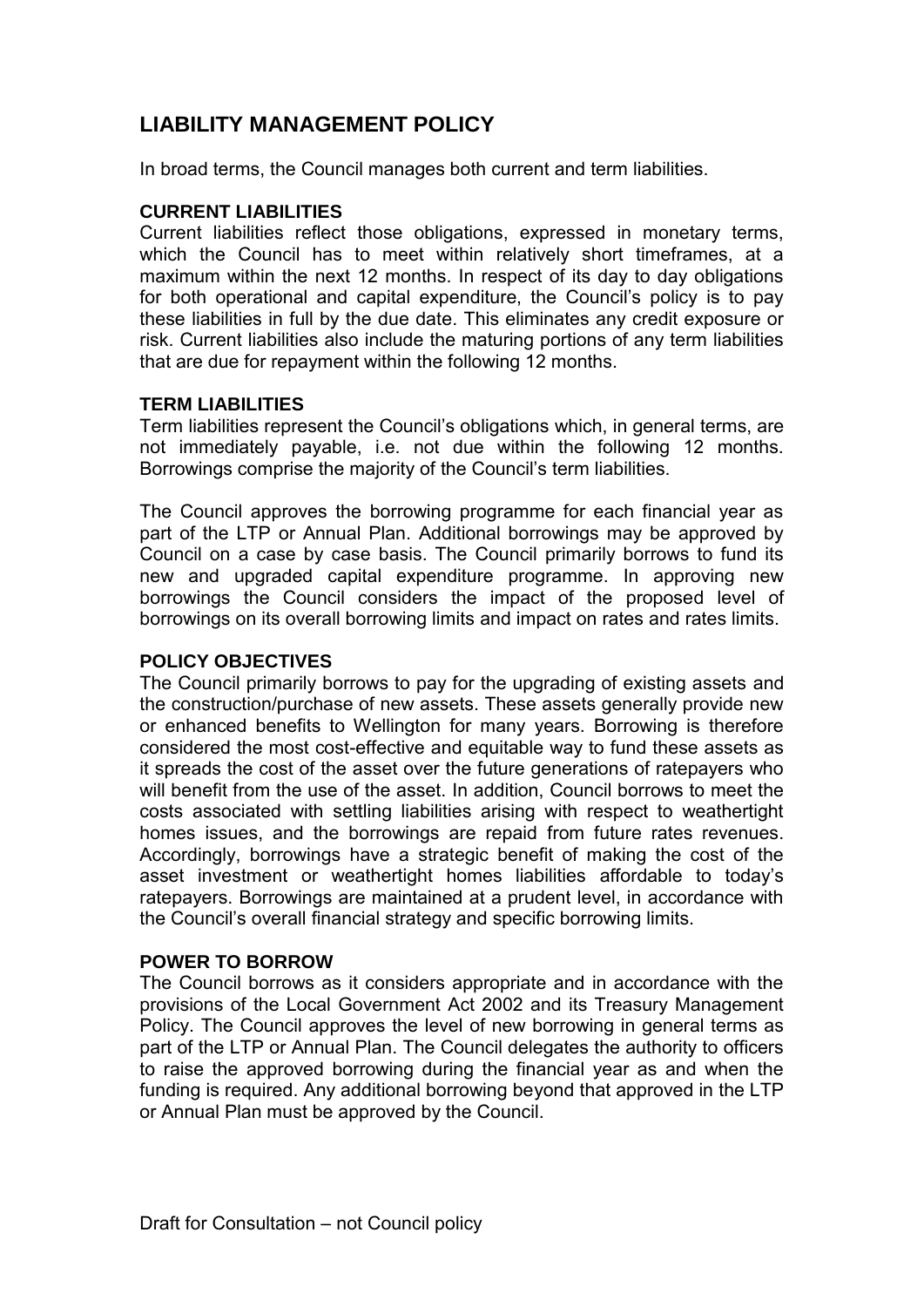## **INTEREST RATE RISK MANAGEMENT LIMITS**

Borrowings issued at variable (floating) interest rates expose the Council to a cash flow interest-rate risk. The Council manages its cash flow interest-rate risk by using floating to fixed interest rate swaps. Such interest rate swaps have the economic effect of converting borrowings from floating rates to fixed rates.

Council debt/borrowings must be within the following fixed/floating interest rate risk control limits:

| Debt Interest Rate Policy Parameters (calculated on rolling monthly basis) |                    |                           |  |  |
|----------------------------------------------------------------------------|--------------------|---------------------------|--|--|
| Debt Period Ending                                                         | Minimum Fixed Rate | <b>Maximum Fixed Rate</b> |  |  |
| Year 1                                                                     | 50%                | 80%                       |  |  |
| Year 2                                                                     | 45%                | 80%                       |  |  |
| Year <sub>3</sub>                                                          | 40%                | 80%                       |  |  |
| Year <sub>4</sub>                                                          | 35%                | 75%                       |  |  |
| Year 5                                                                     | 30%                | 70%                       |  |  |
| Year <sub>6</sub>                                                          | 20%                | 65%                       |  |  |
| Year 7                                                                     | 10%                | 60%                       |  |  |
| Year <sub>8</sub>                                                          | $0\%$              | 55%                       |  |  |
| Year 9                                                                     | $0\%$              | 50%                       |  |  |
| Year 10                                                                    | $0\%$              | 45%                       |  |  |
| Year 11                                                                    | $0\%$              | 40%                       |  |  |
| Year 12                                                                    | $0\%$              | 35%                       |  |  |
| Year 13                                                                    | $0\%$              | 30%                       |  |  |
| Year 14                                                                    | $0\%$              | 30%                       |  |  |
| Year 15                                                                    | $0\%$              | 30%                       |  |  |
| Year 16                                                                    | $0\%$              | 30%                       |  |  |

"Fixed Rate" is defined as an interest rate repricing date beyond 3 months forward on a continuous rolling basis.

The "Fixed Rate" percentage is based on the projected gross debt level on a rolling forward basis. Gross debt is the amount of total borrowing. This allows for pre-hedging in advance of projected physical drawdowns of new debt. When forecasts are changed, the amount of fixed rate cover in place may have to be adjusted to comply with the policy minimums and maximums. In the event of one-off significant changes caused by asset sales/purchases or capital expenditure in advance of the forecast, then a 3 month period of adjustment is permitted.

## **LIQUIDITY**

The Council minimises its liquidity risk by avoiding concentration of debt maturity dates and by maintaining committed borrowing facilities at a level that exceeds 115% of the existing external net debt level. The Council will only drawdown or borrow against these facilities as required.

Where special funds are maintained to repay borrowings, these investments are held for maturities not exceeding borrowing repayment dates.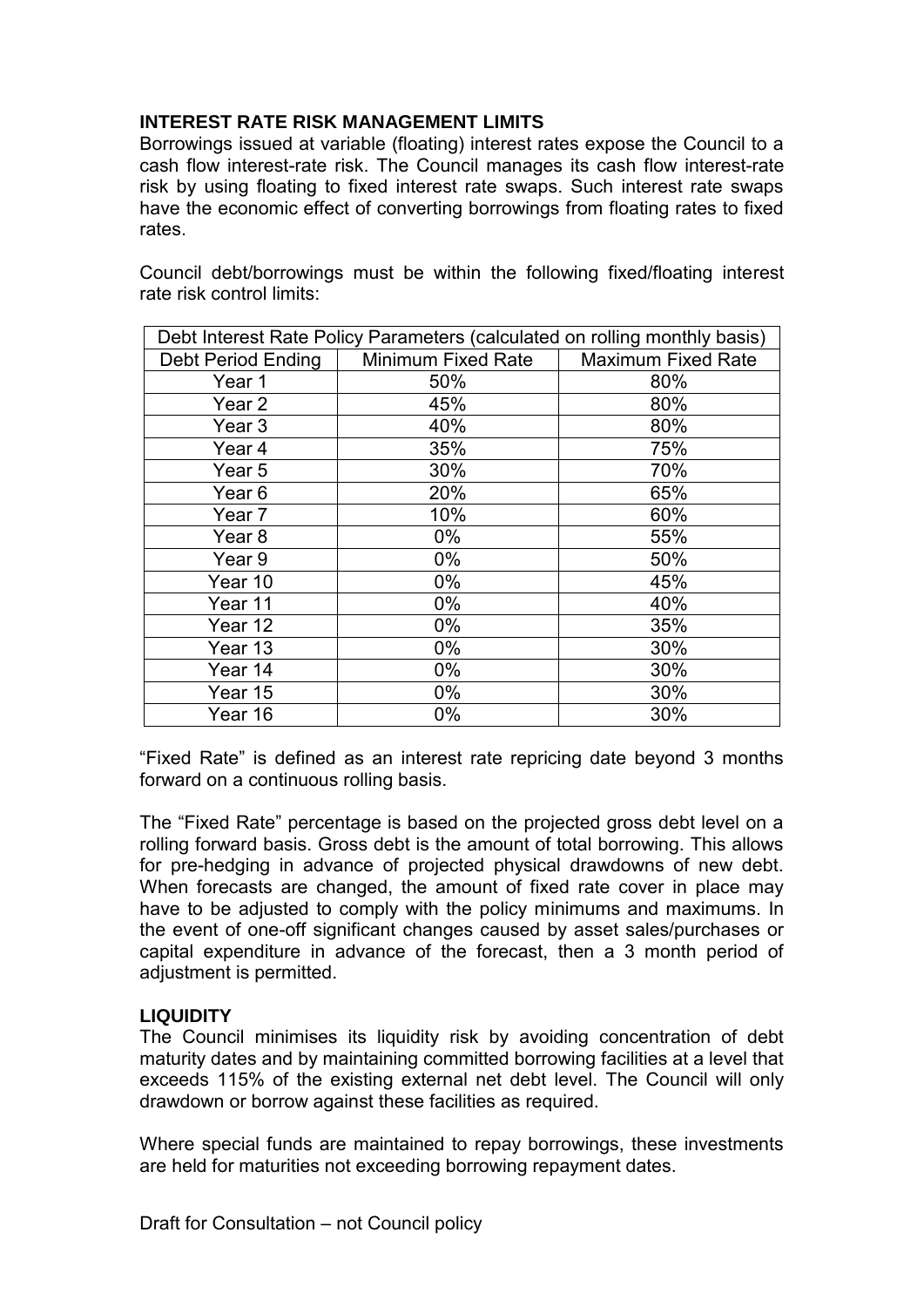The Council avoids exposure to liquidity risk by managing the maturity of its borrowing programme within the following maturity limits:

## **BORROWING MATURITY PROFILE LIMITS**

| Period       | Minimum | Maximum |
|--------------|---------|---------|
| 0 to 3 years | 15%     | 60%     |
| 3 to 5 years | 15%     | 60%     |
| 5 years plus | 15%     | 60%     |

## **CREDIT EXPOSURE**

The Council borrows from approved institutions with satisfactory credit ratings. Borrowings are managed to ensure the Council is not exposed to material concentrations of credit risk. Limits are spread amongst a number of counterparties to avoid concentrations of credit exposure.

## **LOCAL GOVERNMENT FUNDING AGENCY**

Despite anything earlier in this Policy, the Council may borrow from the New Zealand Local Government Funding Agency Limited (LGFA) and, in connection with that borrowing, will enter into the following related transactions to the extent it considers necessary or desirable:

- a. contribute a portion of its borrowing back to the LGFA as an equity contribution to the LGFA (for example borrower notes that may convert into redeemable preference shares).
- b. provide guarantees of the indebtedness of other local authorities to the LGFA and of the indebtedness of the LGFA itself
- c. commit to contributing additional equity (or subordinated debt) to the LGFA if required
- d. secure its borrowing from the LGFA, and the performance of other obligations to the LGFA or its creditors with a charge over the Council's rates and rates revenue.
- e. Subscribe for shares and uncalled capital in the LGFA

## **BORROWING REPAYMENT**

The Council will repay borrowings from a combination of excess depreciation over and above renewals, sale of surplus or underperforming assets, operating surpluses, and any rates specifically set to repay borrowings, including those associated with settling weathertight homes liabilities, or from the renewal of borrowings.

## **SPECIFIC BORROWING LIMITS**

In determining a prudent level of borrowings the Council assesses the level of net borrowing against the Council's operating income.

Total Council Net Borrowings will be managed within the following macro limits:

Draft for Consultation – not Council policy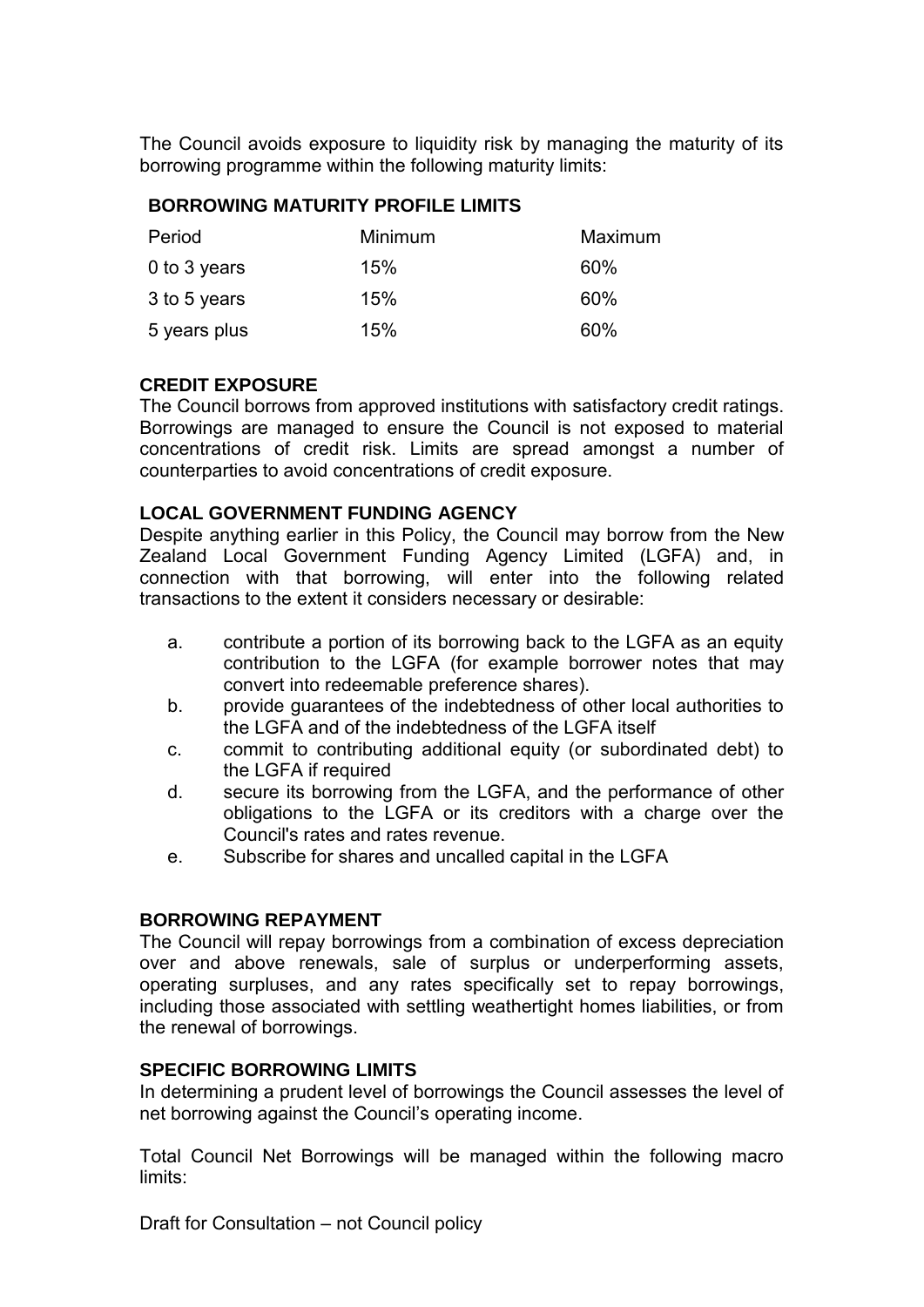## **RATIO LIMIT**

| Net borrowing as a percentage of income                                                       | < 175%  |
|-----------------------------------------------------------------------------------------------|---------|
| Net Interest as a percentage of income                                                        | < 15%   |
| Net Interest as a percentage of annual rates income                                           | $<$ 20% |
| Liquidity (Term borrowing + committed loan facilities to >115%<br>existing external net debt) |         |

## **SECURITY**

Council borrowings are secured by way of a Debenture Trust Deed (representing a charge over Council rates revenue). This security relates to any borrowing and to the performance of any obligation under any incidental arrangement. However, if it is considered advantageous, the Council's borrowings and other financial arrangements may be undertaken on an unsecured basis, or secured by way of a charge over its physical assets.

#### **CREDIT RATING**

To provide an independent assessment of the Councils' credit quality, Council maintains a credit rating with an independent rating agency.

## **CARBON PRICE RISK**

Council maintains a stock of NZU credits and is projected to remain a net holder of carbon credits for the foreseeable future. Within this context, Council manages its annual carbon liabilities through surrendering existing holdings and purchasing NZUs in the spot/forward market, where required. The Treasury Management Committee is responsible for carbon strategies/decisions and the CFO has responsibility for implementing the strategies.